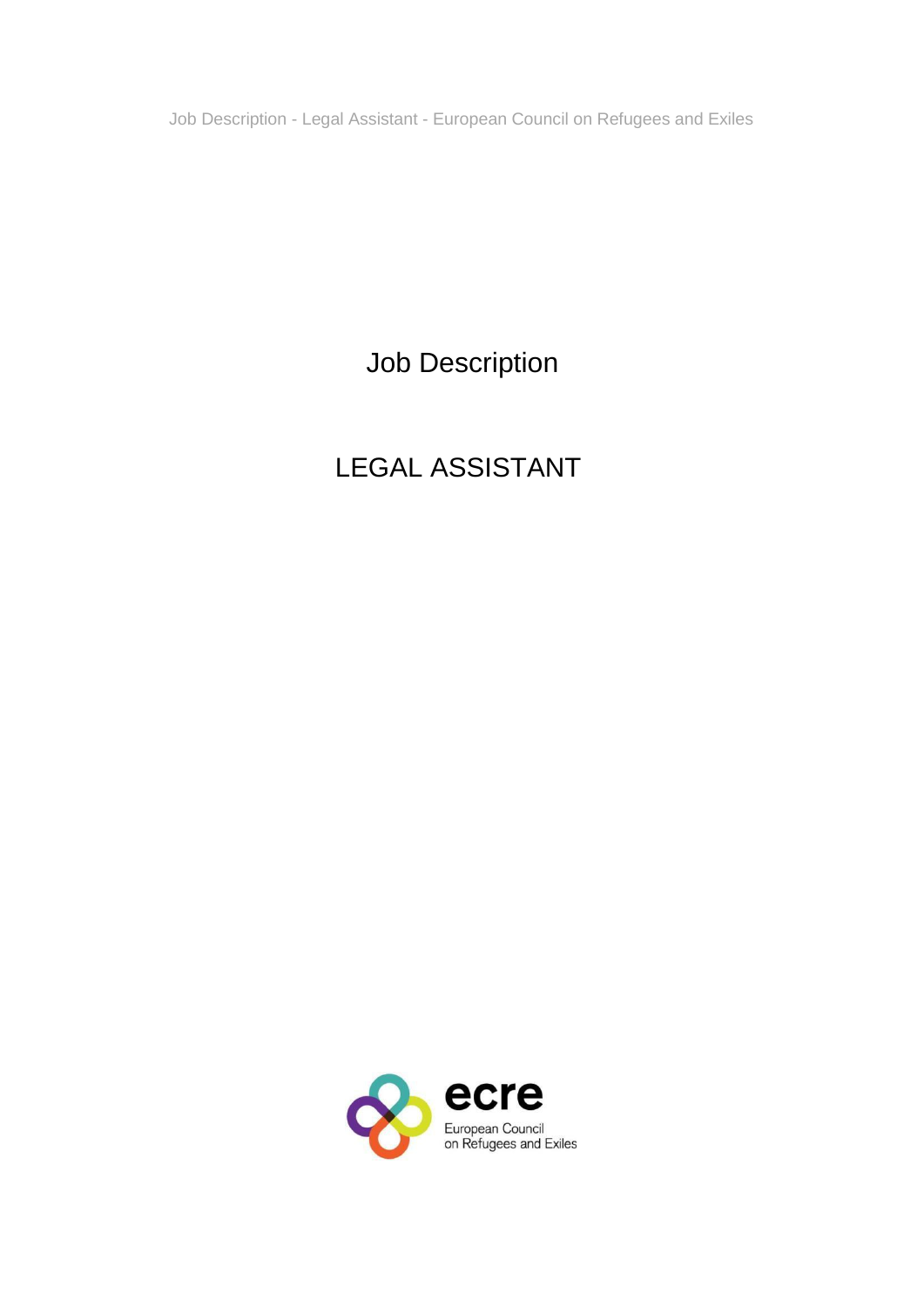**Job Title:** Legal Assistant

**Reports to:** Senior Legal Officer

**Location:** ECRE Secretariat (Brussels)

**Duration:** 11 months

# **Background Information**

The European Council on Refugees and Exiles (ECRE) is a pan-European alliance of 90 NGOs protecting and advancing the rights of refugees, asylum seekers and displaced persons. Our mission is to promote the establishment of fair and humane European asylum policies and practices in accordance with international human rights law. The ECRE Secretariat is based in Brussels, with 20 staff members including assistants who are central in supporting ECRE's work.

## **Key Responsibilities**

- 1. *Assist the Senior Legal Officer in undertaking legal research* and for this purpose:
	- identify and use relevant print and media sources
	- identify and use any additional materials by relevant individuals, organisations or institutions;
	- liaise with ECRE staff and member agencies, the ELENA network; EU, UN and other relevant institutions;
	- coordinate and compile comparative surveys;
	- participate in relevant internal and external meetings.
- 2. *Draft relevant documents* such as:
	- research and comparative reports;
	- policy briefings or quidelines:
	- questionnaires and survey findings:
	- supporting documentation for meetings e.g. background and summary papers;
	- legal submissions and case law analysis.

## *3. Monitor international and national legal developments and for this purpose:*

- check relevant web sites and information resources;
- monitor the judgments of the European Court of Human Rights;
- monitor judgments of the Court of Justice of the European Union;
- monitor the reports and views of the UN Committee against Torture, the UN Committee on the Rights of the Child, and the European Committee for the Prevention of Torture and Inhumane or Degrading Treatment or Punishment;
- identify and draft summaries of developments in asylum law at national and/or European level (i.e. new legislation and jurisprudence);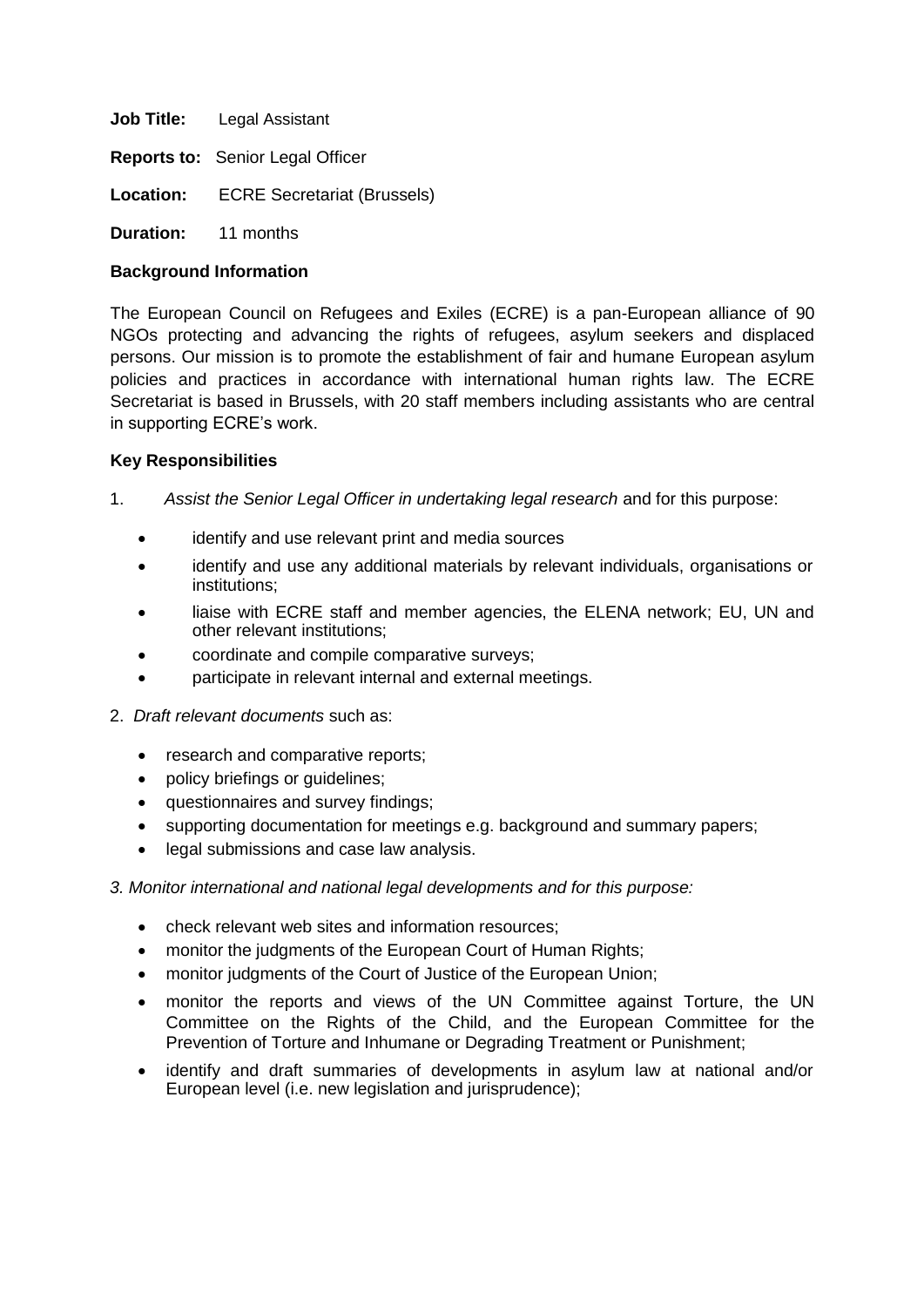*4. Assist with coordinating, maintaining, and developing the European Legal Network on Asylum (ELENA) by:* 

- monitoring and assisting with requests for information from lawyers across Europe;
- updating the ELENA Index:
- disseminating jurisprudence and other relevant information through the ELENA Weekly Legal Update

*5. Assist with the planning and organisation of ELENA training courses and other events/expert meetings by:* 

- identifying and compiling existing background materials;
- researching and drafting background papers if required;
- provide administrative and logistical support, including at the course and the meetings;

*6. Assist in the running of internal ECRE meetings, including taking the minutes of those meetings.* 

*7. Take part in the preparation of at least one external ECRE meeting or conference and provide organisational support, such as taking minutes of working groups.* 

*8. Contribute to the Asylum Information Database (AIDA) and the European Database of Asylum Law (EDAL).* 

*9. Assist with administrative / miscellaneous tasks as agreed with the Senior Legal Officer.* 

#### **Person Specification**

#### **Education**

- University degree in law.
- Proven knowledge of and interest in international and EU asylum and human rights law

#### Languages

- Fluent written and spoken English.
- Working knowledge of other European languages is an advantage.

#### **Skills**

- Good Interpersonal Skills
- Good knowledge of EU institutions is an advantage

# **Conditions**

- 1. Paid internship for 11 months (brutto 751€) (Belgian Contract "Contrat belge d'immersion professionelle").
- 2. The Legal Assistant will be entitled to 26 days annual leave if he or she has worked for the entire previous year in Belgium. If service during the previous year in Belgium is less than the full year, annual leave will be calculated pro rata. Regardless of the